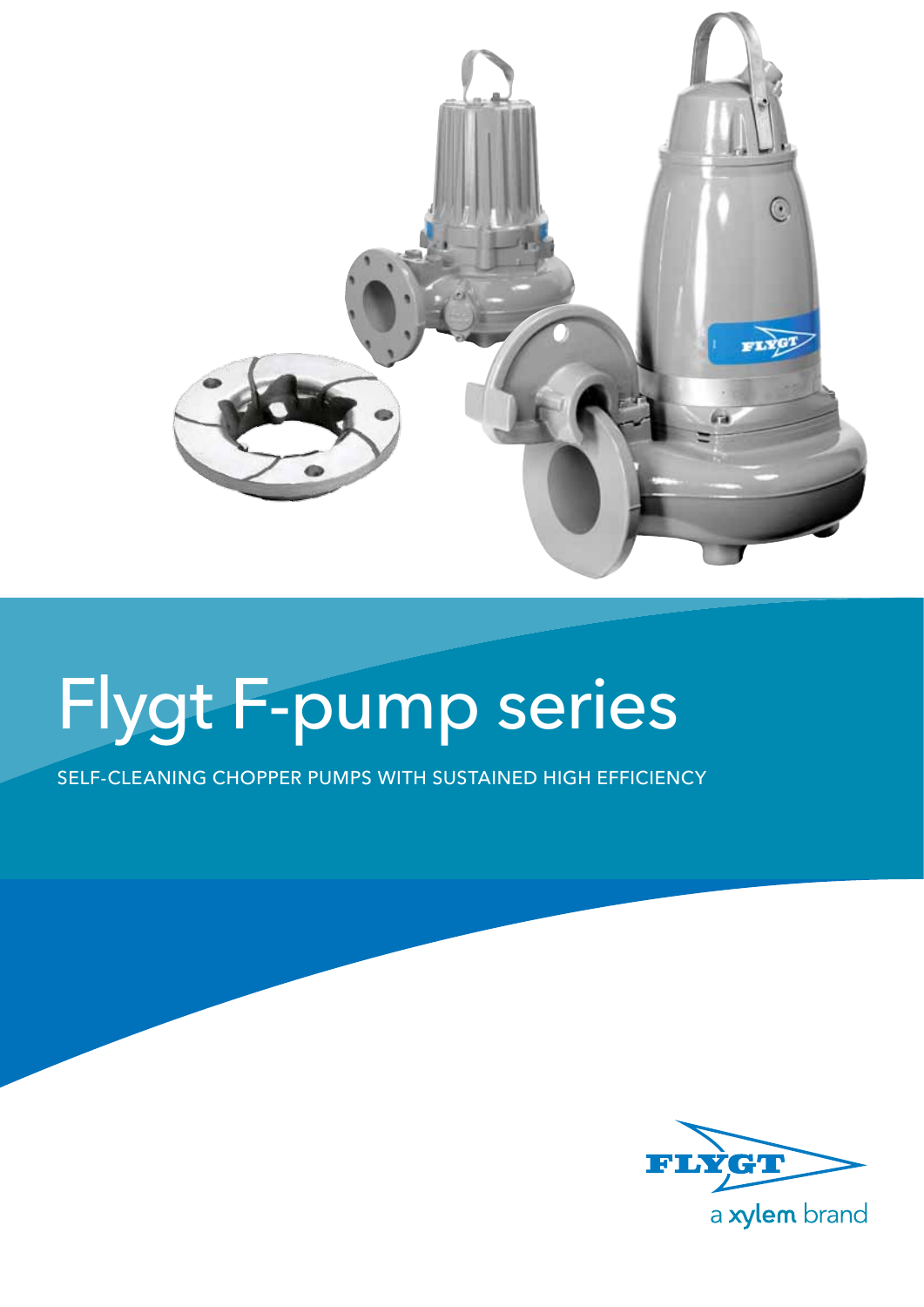## Flygt chopper pumps cut sump problems down to size



**Broad range capacity**

- Ratings from 1.7 to 47 kW
- Flow up to 200 l/s
- Heads up to 81 m

**Rough and rugged, Flygt F-pumps tackle the toughest wastewater challenges. By cutting solids or fibers down to size, Flygt chopper pumps ensure reliable, trouble-free operation that's energy efficient, too.**

Buy a ready-to-use Flygt F-pump or upgrade your Flygt N-pump for outstanding performance in heavy-duty wastewater applications.

## **Well proven performance**

Flygt F-pumps demonstrate unmatched reliability in installations worldwide. These chopper pumps perform like no other, handling whatever goes down the drain – from plastic bottles and wood to clothing and motor cables.

## **Cost-effective operation**

Flygt F-pumps transport tough solids and reduce operation and maintenance costs, too. Under extreme conditions, our energy-efficient chopper pumps run continuously with sustained hydraulic efficiency in heavyduty applications such as:

- Heavy-duty wastewater applications
- Food processing facilities
- Pulp and paper mills
- Heavy-duty sludge pumping
- Aqua culture
- Agricultural facilities
- Correctional facilities
- Public access facilities



## **The F-pump advantage**

- Cuts tough solids
- Patented N-technology
- Innovative design
- Sustained high efficiency
- Self-cleaning ability
- Fewer unplanned service calls
- Factory-tested for high performance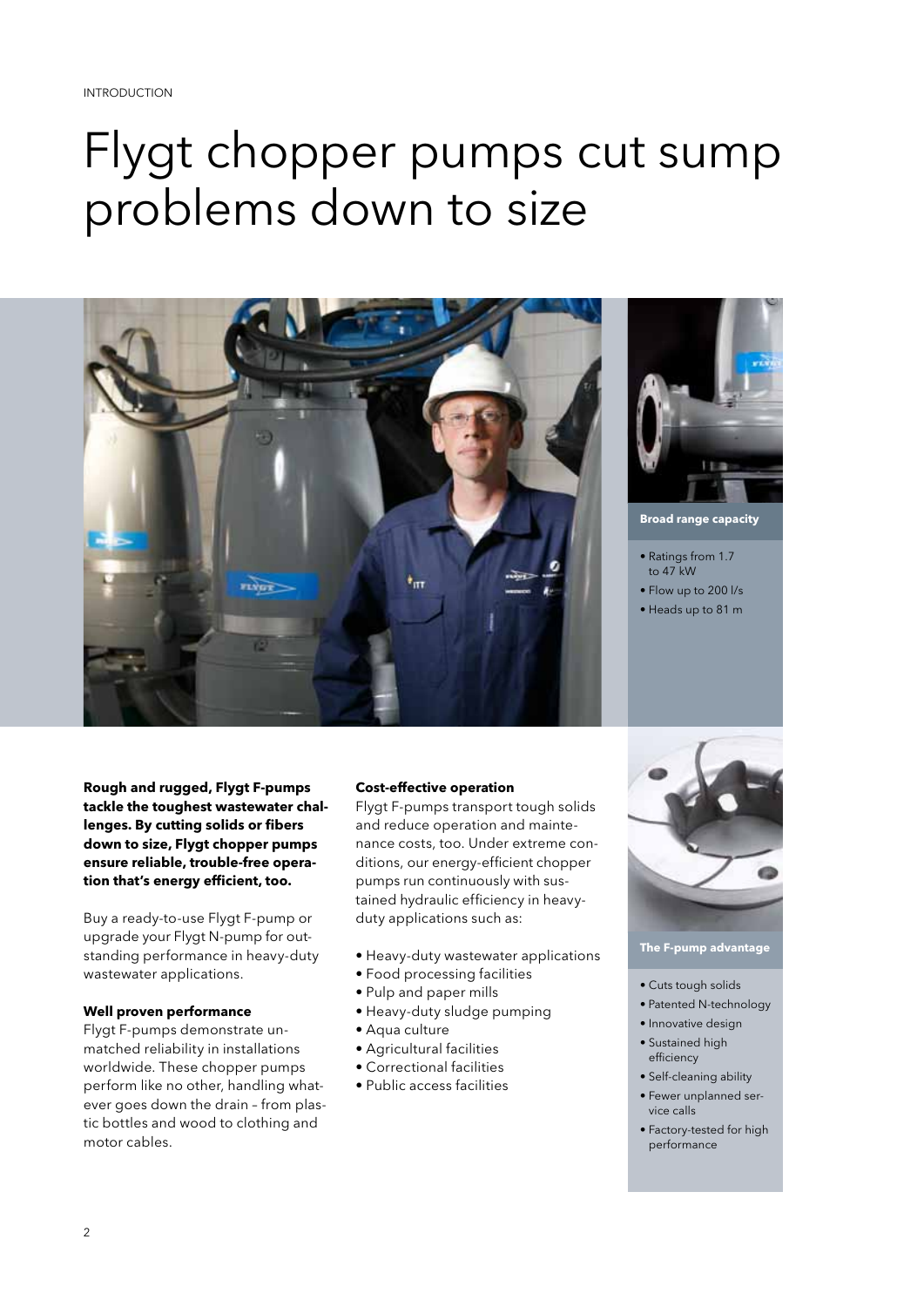## Chop it up with the proven N-impeller

Flygt F-pumps feature patented Flygt N-technology, which is renowned for its self-cleaning capabilities and sustained high efficiency.

## **Virtually maintenance free**

Flygt F-pumps feature the patented Flygt N-impeller, which rotates inside a chopper insert ring. This rotation cuts all types of hard-to-pump solids, such as fibrous material, textiles and other debris into small, easy-to-pump pieces.

## **Self-cleaning components**

To prevent clogging, the Flygt N-impeller features a backswept design which together with the relief groove in the insert ring sweeps solid objects along the leading edge.

## **Sustained high efficiency**

All components work together without sacrificing the pump's overall hydraulic performance. Pump efficiency consistently remains high while keeping energy costs low.

## **Wear-resistant material**

Flygt F-pump components consist of Hard-Iron material (HRC 60), which has proven to have exceptional wear resistance in tough wastewater applications.





The Flygt cutting knife effortlessly chops food and fish matter, including whole fish, into small, easy-to-pump solids. Available for 3127 and 3153.



The Flygt feeding screw handles material with a high dry-solid content with ease. Available for 3153.



The Active Seal™ system, a patented zeroleakage double-seal system, actively prevents liquid from entering the motor cavity, thereby reducing the risk for bearing and stator failure.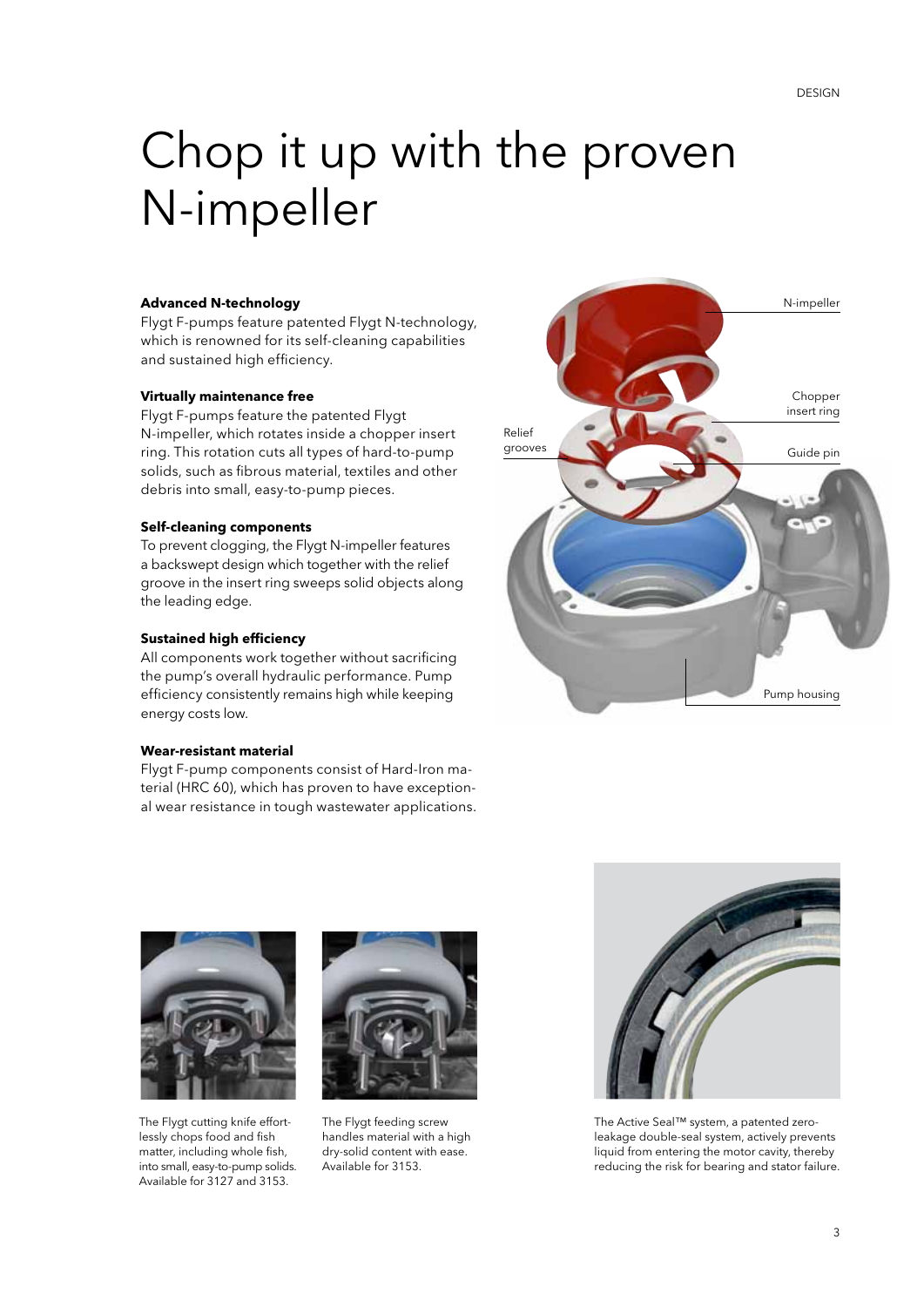## Engineered for long life

### BETTER HEAT TRANSFER

Our specially designed and manufactured motor provides enhanced cooling because heat losses are concentrated around the stator. Trickle impregnated in resin (Class H insulation), the stator windings are rated at 180°C (355°F) and enable up to 30 starts per hour.

### EFFICIENT COOLING

These pumps are cooled either by the surrounding liquid or with an internal closed-loop cooling system.

### INSPECTION CHAMBER

To increase operational reliability, an inspection chamber between the seal unit and the bearings enables rapid spot checks and maintenance. In the case of a seal failure, a built-in sensor provides an early warning of any fluid build-up, thus reducing the risk of expensive repair work. Standard for 3153 and above.

### compliance

Each pump is tested and approved in accordance with national and international standards, including IEC 34-1 and CSA. Pumps are available in explosion-proof versions for use in hazardous environments, and are approved by the Factory Mutual, European Standard and IEC.





For semi-permanent wet well installations. The pump is installed with twin guide bars on a discharge connection.



A semi-permanent free standing installation. Transportable version with pipe or hose connection.



A vertically-mounted, permanent dry well or in-line installation with flange connections for suction and discharge pipe work. Available for 3127, 3153, 3171 and 3202.



A horizontally-mounted, permanent dry well or in-line installation with flange connections for suction and discharge pipe work. Available for 3127, 3153, 3171 and 3202.

## Cable entry

Water-resistant cable entry provides both sealing and strain relief functions to ensure a safe installation.

### **SENSORS**

Thermal sensors embedded in the stator windings prevent overheating, and an optional leakage sensor minimizes the risk for bearing and stator failure.

### Long-life bearings Durable bearings provide a minimum service life of 50,000 hours.

ENDURING SEALS The Flygt Plugin™seal with the Active Seal™system or Griploc™ seal offers increased sealing reliability and reduced risk of bearing and stator failure.

A semi-permanent installation with a swiveling guide bar for mixing and pumping. Available for 3085 and 3102.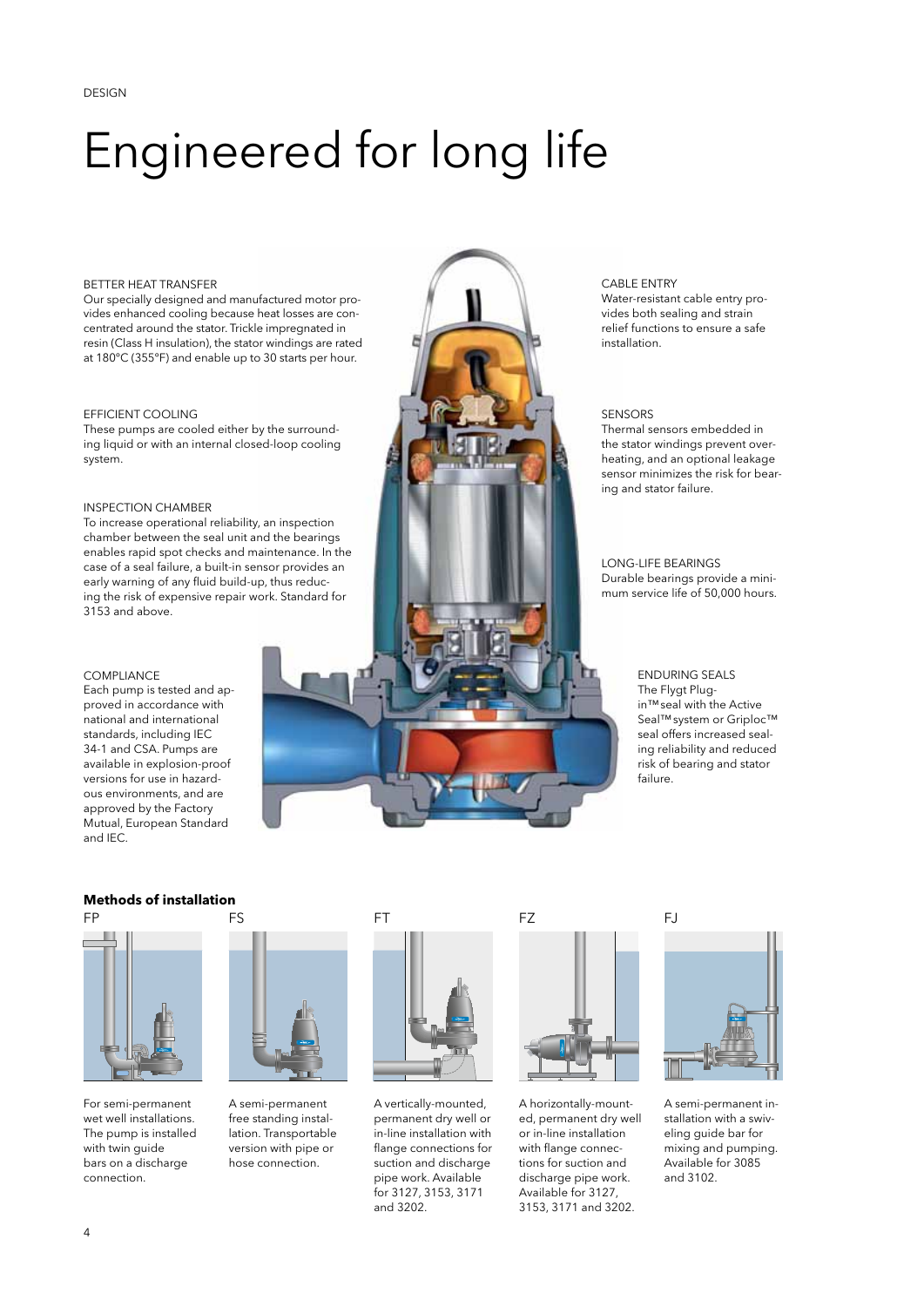## Comprehensive range of F-pumps

The Flygt F-pump range includes seven models, that handle capacities up to 200 l/s. Designed for minimal downtime and low total cost of ownership, Flygt F-pumps provide advanced technical solutions for handling hard-to-pump solids.



**Performance, 50 Hz**



### **Power ratings and sizes**

| Model              | 3085              | 3102              | 3127                  | 3153                   | 3171            | 3202                |
|--------------------|-------------------|-------------------|-----------------------|------------------------|-----------------|---------------------|
| Rating, kW         | $\frac{1}{2}$ 2.0 | $\frac{1}{2}$ 3.1 | $\frac{1}{2}$ 4.7-7.4 | $:7.5-15$              | $\div$ 15-22    | $\frac{1}{2}$ 22-47 |
| Discharge, mm (in) | 100(4")           | $\div$ 100 (4")   | $\frac{1}{2}$ 80 (3") | (3")                   | $\div$ 100 (4") | $\div$ 100 (4")     |
|                    |                   |                   | $\div$ 100 (4")       | $\pm 100(4")$          | $\pm 150(6")$   | $\pm 150(6")$       |
|                    |                   |                   | $\div$ 150 (6")       | $\frac{1}{2}$ 150 (6") |                 | (200(8")            |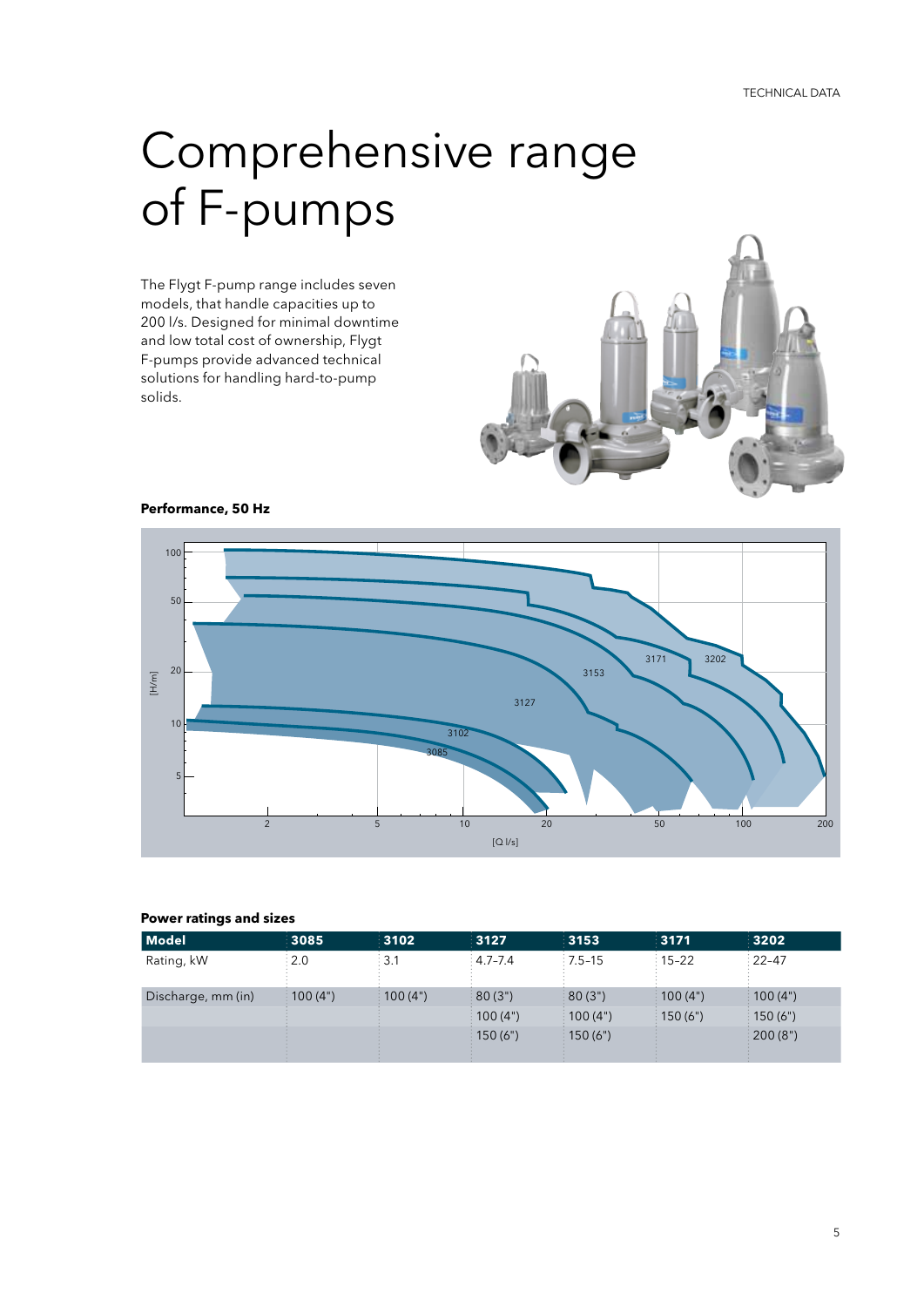## The power to adapt

## **Options table**

Customize your Flygt F-pump with optional equipment.

| Flygt F-pump model             | 3085      | 3102      | $\overline{3127}$ | $\overline{3153}$ | 3171      | 3202      |
|--------------------------------|-----------|-----------|-------------------|-------------------|-----------|-----------|
| Option/Product                 |           |           |                   |                   |           |           |
| <b>Hydraulic</b>               |           |           |                   |                   |           |           |
| N-impeller/Chopper insert ring |           |           | $\bullet$         | $\bullet$         | $\bullet$ | $\bullet$ |
| F-impeller old design          | $\bullet$ | $\bullet$ |                   |                   |           |           |
| Guidepin                       |           |           | ●                 | $\bullet$         | ●         | $\bullet$ |
| Hard-Iron™                     |           |           | $\bullet$         | $\bullet$         |           |           |
| Ductile iron                   | $\bullet$ | $\bullet$ |                   |                   |           |           |
| Cutting knife                  |           |           | d                 | q                 |           |           |
| Feeding screw                  |           |           |                   | $\overline{a}$    |           |           |
| Seal system                    |           |           |                   |                   |           |           |
| Griploc™ seal                  |           |           |                   |                   |           |           |
| Plug-in <sup>™</sup> seal      |           |           |                   |                   |           |           |
| Active Seal™                   |           |           |                   |                   |           |           |
| Spin-out™                      | $\bullet$ |           | ●                 |                   |           |           |
| Inspection chamber             |           |           |                   |                   | D         | ●         |
| <b>Motor</b>                   |           |           |                   |                   |           |           |
| Insulation class               | H         | H         | H                 | H                 | H         | H         |
| Thermal sensors                | $\bullet$ | ●         |                   | $\bullet$         |           |           |
| <b>Cooling system</b>          |           |           |                   |                   |           |           |
| 1. No cooling                  | $\bullet$ | $\bullet$ |                   |                   |           |           |
| 2. Internal                    |           |           |                   | $\circ$           | $\circ$   | $\circ$   |
| 3. External                    |           |           |                   | $\circ$           | $\circ$   | $\circ$   |
| <b>Methods of Installation</b> |           |           |                   |                   |           |           |
| FP                             | $\bullet$ | $\bullet$ | ●                 | ٠                 | ●         | $\bullet$ |
| FS                             |           |           |                   |                   |           |           |
| FT                             |           |           |                   |                   |           | 1         |
| FZ                             |           |           |                   |                   |           | 1         |
| FJ                             | $\bullet$ | ●         |                   |                   |           |           |
| Approvals/compliance           |           |           |                   |                   |           |           |
| Explosion proof                | $\circ$   | $\circ$   | $\circ$           | $\circ$           | $\circ$   | $\circ$   |
| <b>Accessories</b>             |           |           |                   |                   |           |           |
| Flush valve                    |           |           | $\circ$           | O                 | q         | q         |
| Pump monitoring Prepared for   |           |           |                   |                   |           |           |
| - Mini CAS                     |           |           |                   |                   |           |           |
| $-MAS$                         |           |           |                   | $\circ$           | $\circ$   | $\circ$   |

 $\bullet$  = Standard

 $O =$  Optional

 $\mathbf{D}$  = Standard but also optional depending on model

**Smart options empower operations**

*Flygt MiniCAS* is a supervision relay for stator temperature and leakage sensors designed for Flygt F-pumps.

*Flygt MAS 711* is a protective monitoring system for Flygt F 3153, 3171 and 3202 pumps.

 = Standard or not available depending on model  $\mathbf{Q}$  = Optional or not available depending on model

Flygt MiniCAS Flygt MAS 711

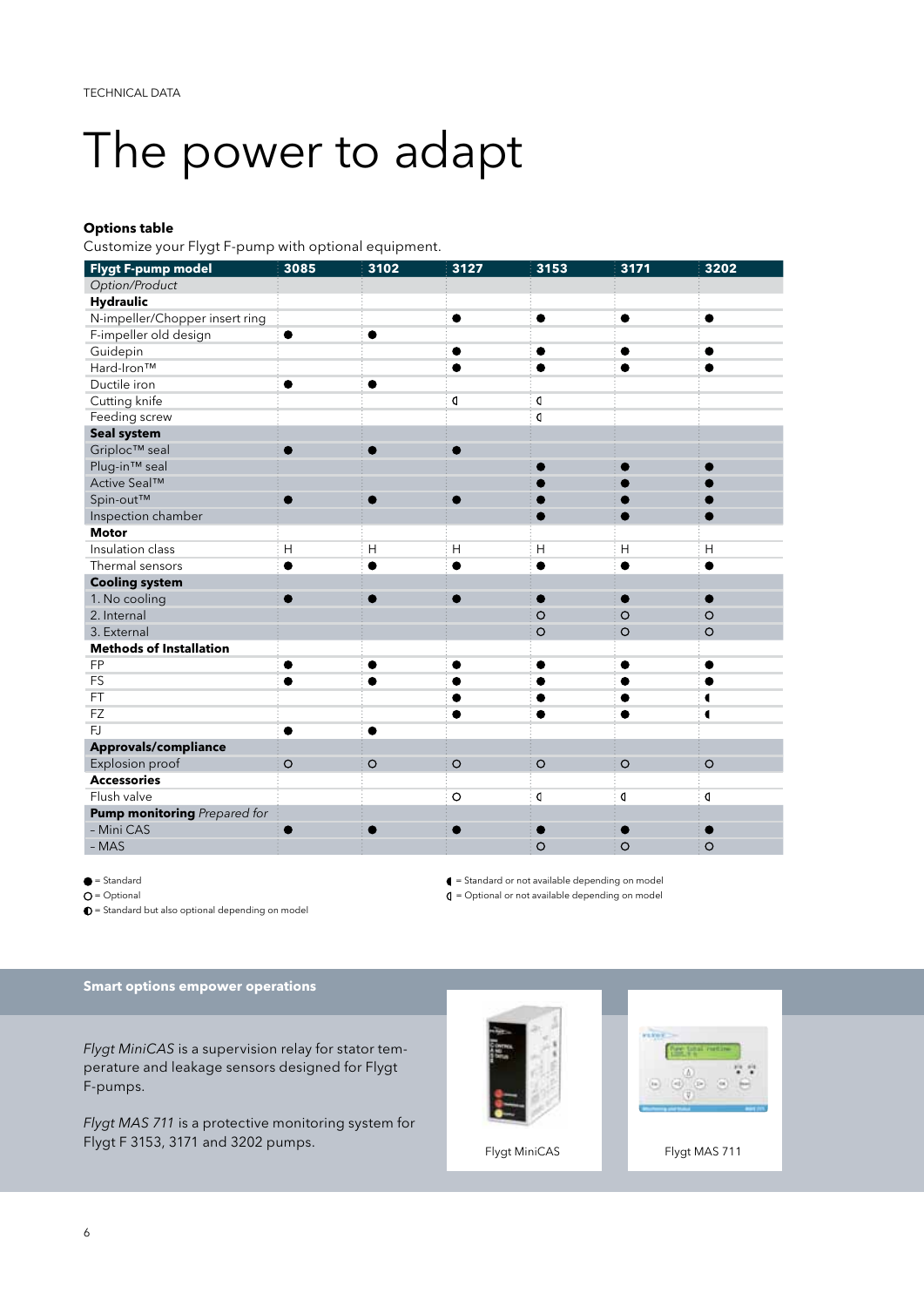## Supporting your business, every step of the way



**Extensive monitoring and control**

We supply hardware and software for complete process systems – from individual pump drives, starters, sensors and controllers to system software and scalable **scada** systems.



**Genuine Flygt spare parts and warranty**

When downtime isn't an option, rely on our global service network to deliver genuine Flygt spare parts to you – quickly and efficiently. All Flygt spare parts are backed by a solid 15-year availability guarantee.



## **Extensive engineering know-how**

Xylem has extensive knowledge of fluid dynamics and vast practical experience in designing, operating and maintaining efficient wastewater transport systems.

We provide a broad range of engineering services, including:

- System analysis and calculations
- Sump design
- Water hammer calculations
- Pump start analysis
- Transient analysis
- Computational Fluid Dynamics (CFD)
- Scale model testing

In short, we can assist you with everything you need for optimal performance and economical, energy-efficient operation.

## **Empower your system**

With Flygt monitoring and control products, you can control and optimize the performance of every component of your system. This helps reduce stress on pumps, valves and mains, enable reliable, efficient operation and prolong service lifetime.

## **Support for your Flygt pumps**

Our global network of local service centers and service partners, provide integrated services to support safe, efficient and reliable operation. To ensure trouble-free operation and minimal downtime, count on us for quick, professional response and quality maintenance services, using genuine Flygt spare parts.